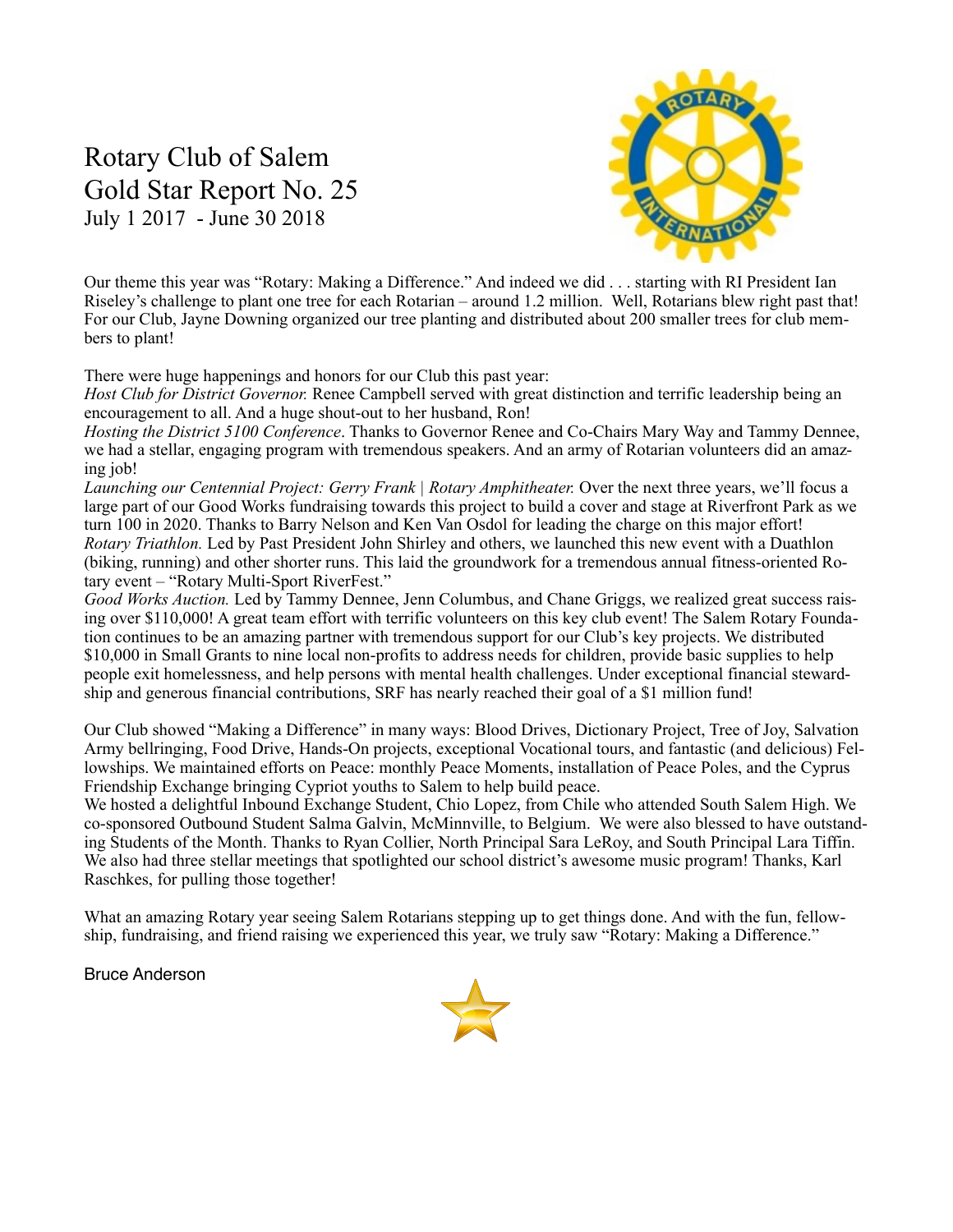### **The Rotary Club of Salem - Who We Are**

The Rotary Club of Salem first organized in September 1919 when a small group of forward-looking business and professional men met above Giles' Wholesale Fruit Store at south High and Trade Streets. The club was officially chartered on January 1, 1920. The Rotary Club of Salem was the 306th club formed in the world and has been making contributions ever since.

 The Rotary Club of Salem is the second largest club in District 5100. Our attendance averaged 55%. Attendance includes attending weekly meetings, participating in Rotary sponsored activities and events, meeting make-ups at other club meetings - anywhere in the world, on-line make-ups, committee meetings and other committee work. Our membership reached 188. We ended the year with 169. Of those, we have two honorary members, 16 Corporate Principals, 19 Rule of 85 and 151 active members. Our membership is made up of 55% males; 45% females. 40 were in their first year as members,

### **Club Leadership President Bruce Anderson**

# **Club Leadership Committees Office of Past President Committees Mary Way**

Nominating Committee, By-Laws, Service Day Committee; Past Presidents Council

**Nominating Committee** - a full slate of candidates was presented to the membership for consideration and ultimately, voted into office.

Past Presidents Council - regular meetings of past presidents continued.

# **Office of President Elect Committees Rus McCracken**

Program, Strategic Planning, Presidential Citation

**Program Committee** - Our Program Committee brought an amazing array of speakers and music to our club meetings each week.

**Presidential Citation** - We received a Presidential Citation award this year for all the accomplishments of the club. This is a recognition awarded from Rotary International for meeting or exceeding expectation in several categories.

#### **Office of the Secretary Committees Holly Berry**  Attendance, Roster, Club History Committees

**Attendance - Paul Farrell.** 37 members were recognized for perfect attendance this year.

**Roster - Warren Bednarz.** The printed roster serves as a reference for members when proposing new members, club leadership, club history and a listing of members.

**Club History - Ron Rubel.** With our centennial just around the corner, work continues organizing and consolidating club records.

### **Office of Treasurer Committees Chuck Swank**  Cashiers Committee

**Cashiers - Kelly White & Mike Niblock.** Oversees the collection of lunch payments.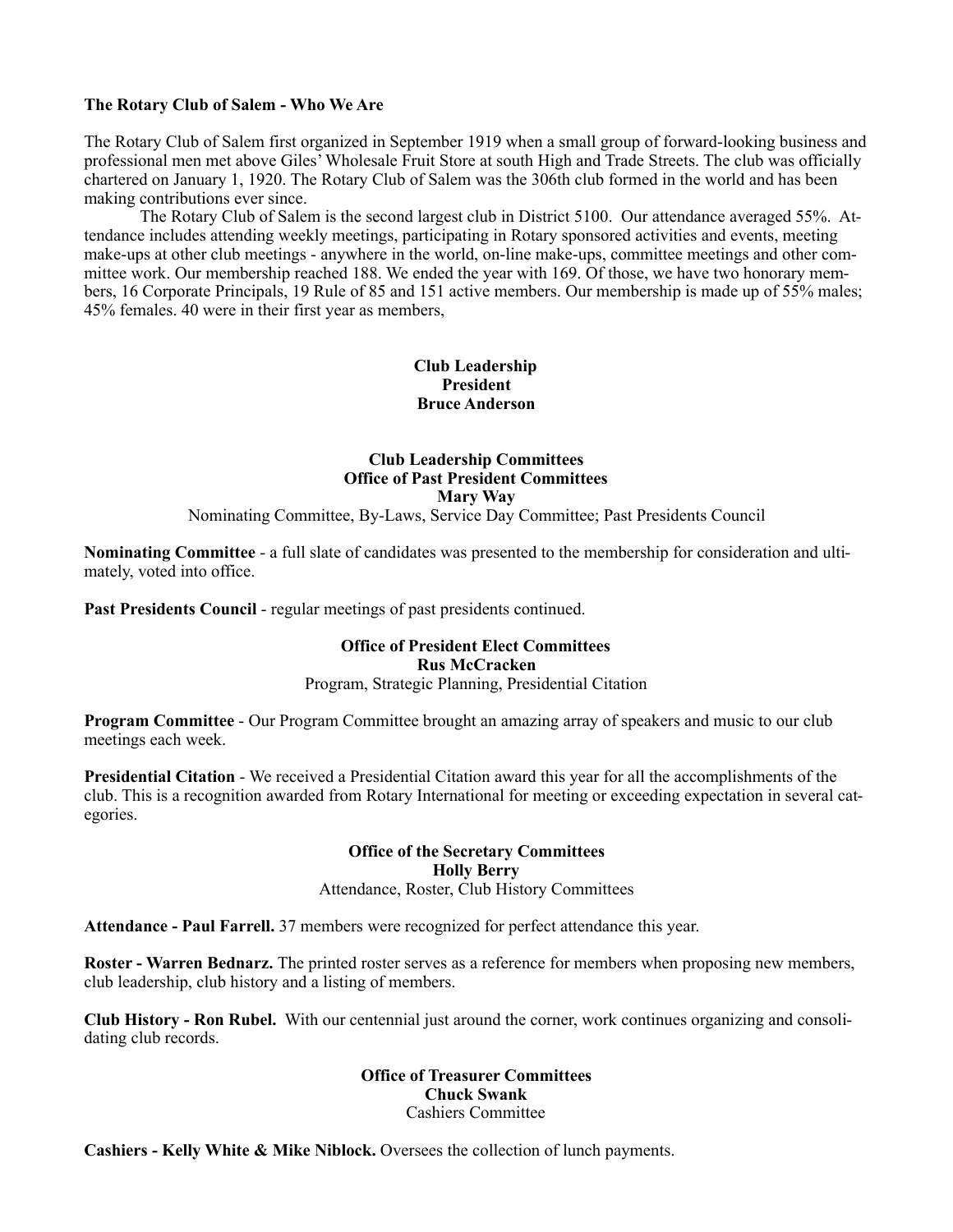### **Club Service 1: Club Meetings Richard Pine**

Bell Ringers, Greeters/Traveling Mic, Invocation, Music Committees

**Bell Ringers - Brenna Baccum.** Solicit and announce the "bell ringers" at weekly club meetings with humor and enthusiasm.

**Greeters/Traveling Mic - David Deckleman.** Schedule members to greet all who attend weekly meetings and introduce guests.

**Invocation - Richard Pine.** Schedule members to give an invocation at the start of weekly meetings.

**Music - Linda & Warren Bednarz.** Schedules committee members to choose and lead the song at weekly meetings.

#### **Club Service 2: Fellowship Tammy Dennee**

Fellowship Events, We Care, Firesides, Rotary Minute, Featured Rotarian Committees

**Fellowship - Teresa Lulay.** Getting to know each other is important and the committee provided several opportunities throughout the year that allowed for conversation.

**Fireside - Teresa Lulay.** Gatherings held throughout the year giving those working on acquiring their blue badges a chance to get to know others in the club and more familiar about how the club operates.

# **Club Service 3: Membership**

```
Steve Nass
```
Membership Development, Red Badge, New Members Orientation Committees

Membership as of July 1, 2016 - 179 Membership as of June 30, 2017 - 169

**Membership Development - Robbin Kerner & Steven Broncheau.** 12 new members were recruited, installed and oriented this year.

**Red Badge - Lauren Gutierrez.** The Membership Committee reviewed and made changes to the Red Badge process.

**New Member Orientation - Larry Gray.** Orientations are held regularly to familiarize new members with the history of Rotary Club of Salem and discuss events and activities in which they may participate.

#### **Club Service 4: Communications Barby Dressler**  Public Relations and Internal & External Communications Committees

**Weekly Update - Stephanie Smetana**. The weekly e-blast message with members is distributed via Constant Contact. It includes standard content such as the President's Message, meeting information, program description, bell ringers, announcements and links to Rotary resources. Periodic articles are featured and messages that support club activities and fundraising.

Average open rate  $-51.8\%$ ; industry average  $-21.8\%$ 

Click through rate average  $-7.4\%$ ; industry average  $-8\%$ 

Open by mobile  $-36%$ 

Open by desktop  $-64\%$ 

# **Facebook**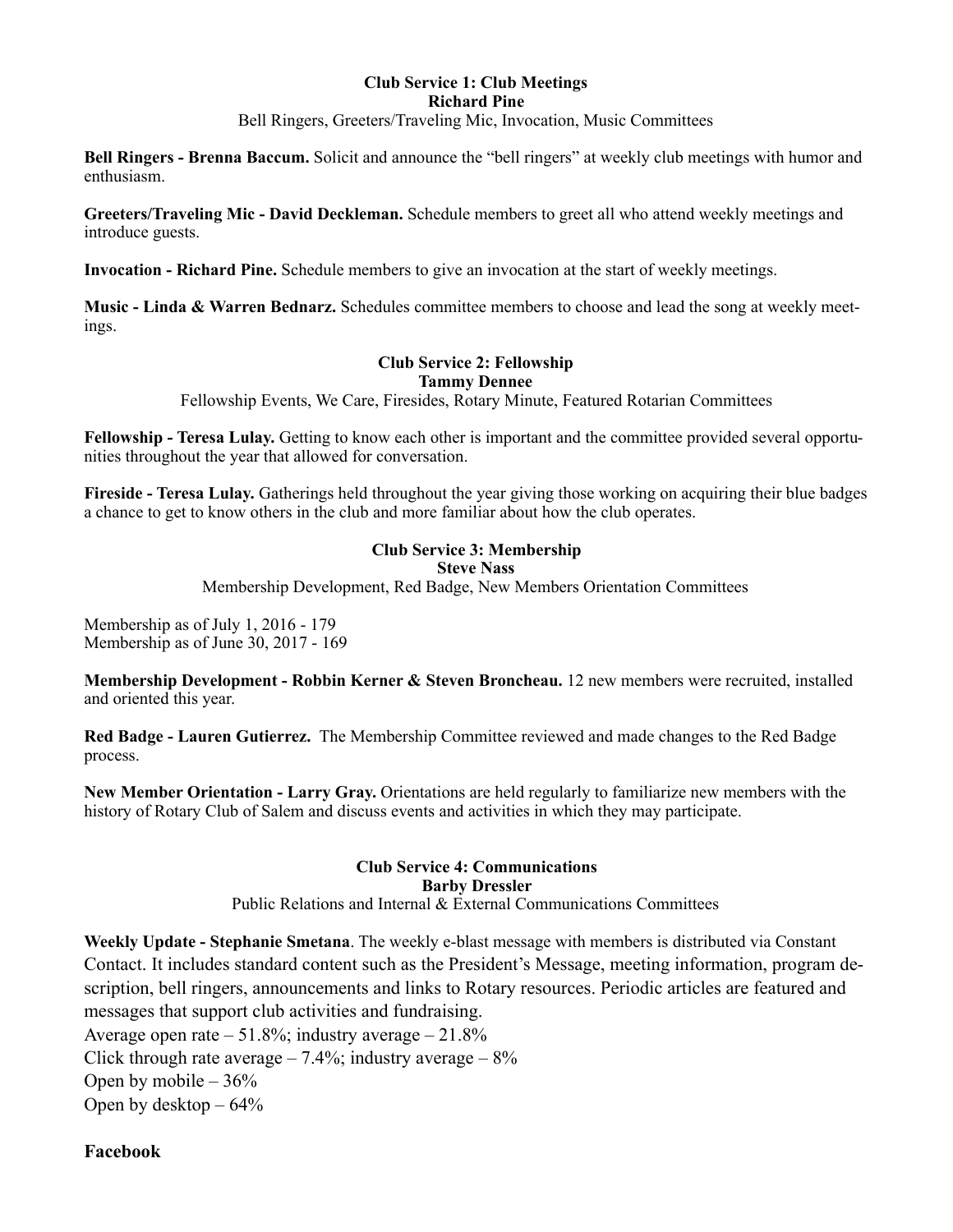**Likes: 480 55% women, 43% men** 

**Ages 13-17: 1% Ages 18-24: 4% Ages 25-34: 18% Ages 35-44: 23% Ages 25-54: 22% Ages 55-64: 16% Ages 65+: 13% (3% not disclosed)** 

**33 countries**

### **Vocational Service Claudia Vorse**  Youth and Adult Vocation

Tours of local businesses and organizations were conducted, almost monthly. We visited: Department of Corrections - Oregon Corrections Enterprises Salem Police Department Capitol Manor CPR Training

# **CommunityService 1: Community Needs Mike Ferris**

Food Drive, Holiday Giving, Blood Drive, Hands On Committees

**Food Drive - Brent Nielson.** This was our 29th city-wide food drive. Food and funds were raised to provide 157,191\* meals to hungry families and children in Marion and Polk counties, reaching a 66% participation rate for the Rotary Club of Salem.

Funds raised by all Clubs - \$79,527 Total raised by Rotary Club of Salem \$52,397

**Salvation Army Bell Ringers – Fred Gates.** Twenty club members spent an hour each ringing the bell outside Kohl's on the skybridge.

*\$5,875raised during club meeting* 

**Holiday Giving - Dawn Bostwick.** 

60 Gifts for Oregon State Hospital More than 325 gifts

*\$9,000 (Approximate value) raised in cash and gifts*

**Blood Drive - Tim Nissen.** Approximately 80 pints of blood were donated during four blood drives.

### **Hands On - Sue Bloom & Adam Kohler.**

Constructing a sandbox for Helen's Place Building raised garden beds for the Salem Dream Center Filling the raised garden beds for Helen's Place Planted trees for Arbor Day

*25 Rotary volunteers donating 47 hours.* 

**Community Service 2: Fundraising Chane Griggs**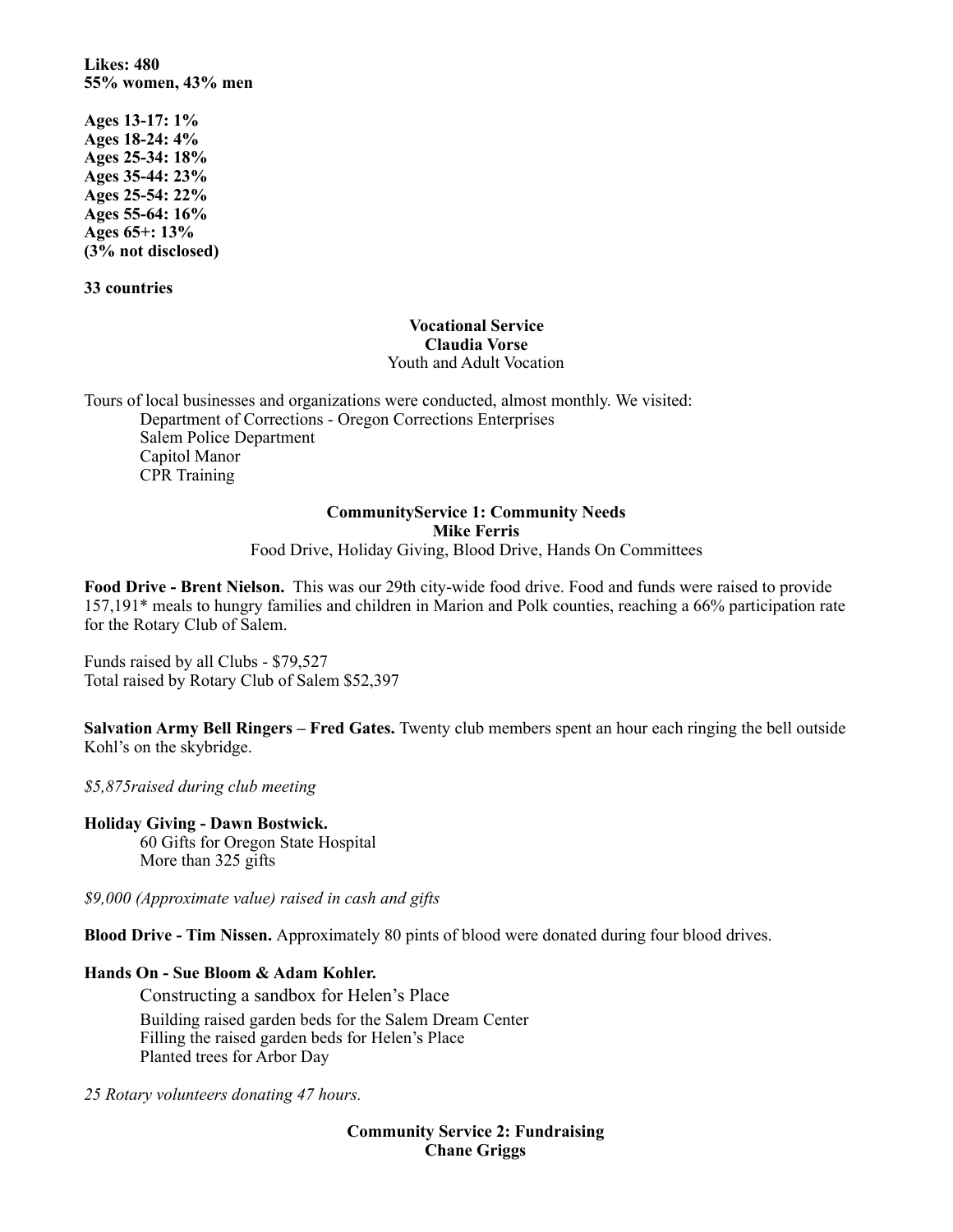# **Good Works Project Selection - Brenna Baucum.**

**Good Works Event. Director of Fundraising - Jenn Columbus & Tammy Dennee Decorations chair - Claudia Vorse Marketing chair - Brenna Baucum**  This year \$30,000 was dedicated to the Gerry Frank Rotary Club of Salem Amphitheater in Waterfront Park

### *\$90,418 raised*

**Golf Tournament - Natalie Dunn.** All Salem Rotary Clubs participate and proceeds go to the dictionary project. Each club retained its green fees and sponsor dollars - See Dictionary Project for funds raised.

**Centennial Stage Project - Barry Nelson & Ken Van Osdol.** In celebration of our centennial anniversary, the Rotary Club of Salem has committed to raise funds for the design and construction of a new multi-purpose amphitheater stage at Salem's Riverfront Park. A design has been selected from CB Two.

*Monetary donations and commitments to-date are \$626,093 (current through November 2018). In-kind donations remain \$45,880 Total of \$671,973*

#### **Community Service 3: New Generations Fara Etzel**

International Youth Exchange, Interact, Student of the Month, RYLA, Literacy, Dictionary Committees

**International Youth Exchange - Linda Bednarz.** This year our Youth Exchange program hosted Chio Lopez, from Chile who attended South Salem High. Our outbound student, Salma Galvin from McMinnville, spent the year in Belgium. The committee has added new members and has continued to network with other local clubs in recruiting students for short term and long term exchanges to provide foundations of world understanding.

**Student of the Month - Ryan Collier.** We had eighteen incredible students of the month and three Rotary Youth Leadership Award recipients. Outstanding students from North Salem High School and South Salem High School were recognized each month. Each month, students told us of their lives, school activities, and their future plans and dreams. Categories from which students were chosen include student body president, fall athletes, humanities, math/science, service above self, winter athlete, vocational, and performing arts.

**RYLA - Ida Mae Lafky.** Recognizes young leaders and provides them with an opportunity to expand their perceptions and ideals. RYLA participants gain knowledge about themselves and learn to work with others in order to become better people and future leaders. We sent two to the training this year.

**Literacy - Jenn Columbus.** This year the Literacy Committee provided: Gilbert House: \$1,200 Community Action Head Start: \$2,500 Elizabeth Bowers Zambia Education Fund: \$700 Bookmobile: \$300

We used matching funds from Districts to leverage some of these into additional money.

**Dictionary Project - Julie Hilty.** We began distributing dictionaries 20 years ago to every student in 4th grade in Salem Keizer Schools in either English or Spanish. The Dictionary Project has grown to include all Rotary Clubs in Salem. We distributed more than 3,800 dictionaries in 68 elementary schools in Salem. Funds for this program are raised through the Annual Rotary Golf Tournament.

### *Goal of \$5,000 achieved through donations and district grant.*

**South Salem High School** I**nteract Club** - This year, our own club's International Service Committee began working to align the Interact Club's international service project with our own projects such as Haiti's Water Wells.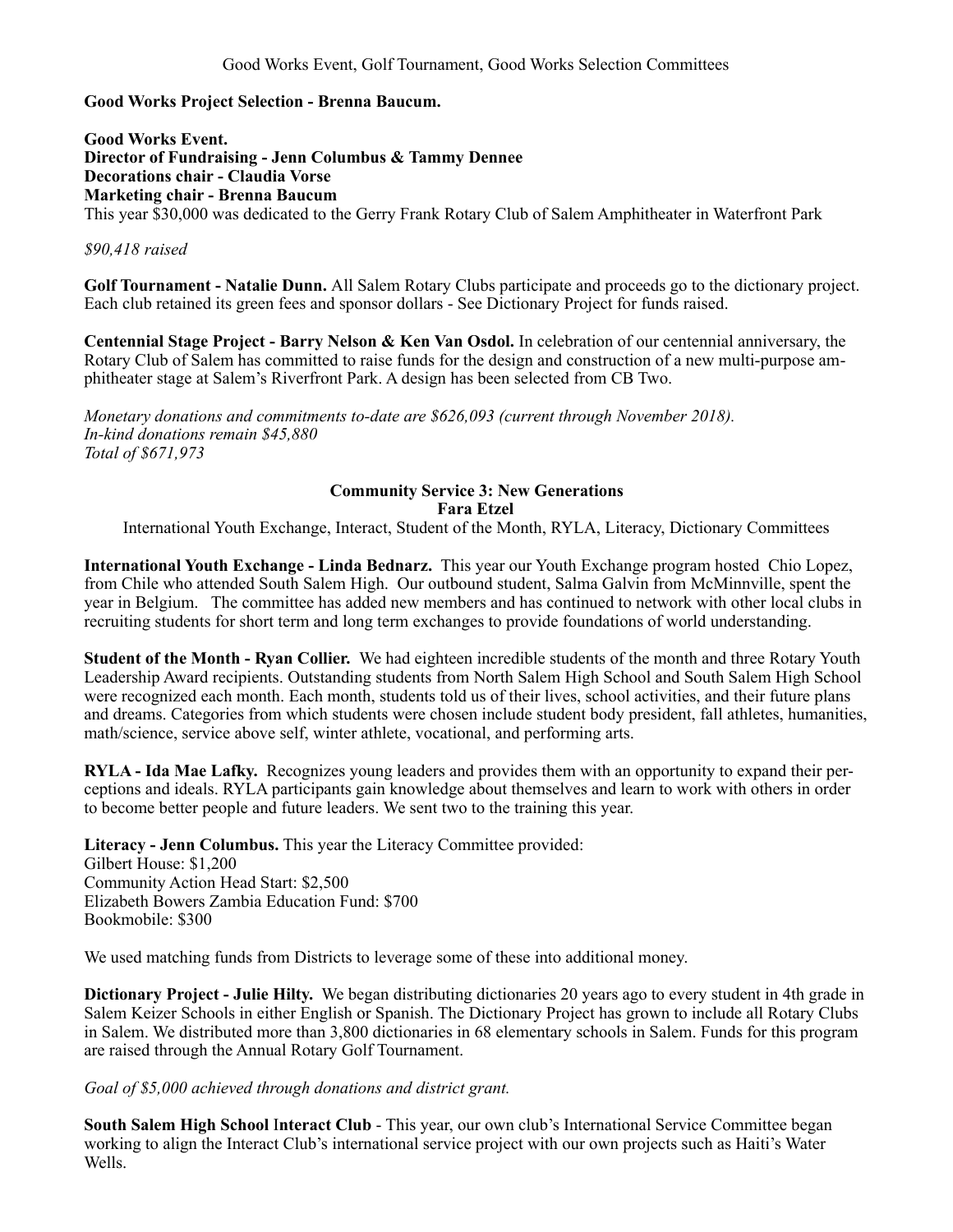#### **International Service Shalisa Beck**  RI Foundation, International Service, Peace Builder

### **The Rotary Foundation (Rotary International) - Claudia Vorse -** \$26,000 donated by club members

**International Service - Howard Bauman.** International projects are fun, but not without their challenges. That is what it's all about: The challenge of making a difference. At the beginning of this year we saw the official closure of our third project in rural East-Central Haiti, all three combining to deliver a total of 12 wells and 1 community latrine since 2012. Cynthia Witham presented our successes at this year's District 5100 Conference at the Salem Convention Center to encourage others to get more involved internationally.

Our current fourth and most ambitious project in Haiti is in evolution, but slowed by two hurricanes, and an unfortunate split-up of the host club. However, with the courage of our Haiti partners, and the creation of a new club – the Hinche Nord Club, we are now again very close to approval for an additional 6 wells and 2 latrines. As in the past, these wells will improve the economies of these villages, school attendance, and halt cholera related deaths.

Late in the year we started to work with the Interact Club at South Salem High School to see if they might be interested in helping us in Haiti. We hope to continue this association next school year.

Our Rotary Club has also been generous at the district level by partnering with other clubs to encourage their international projects. We supported:

- Beaverton's Uganda Lady Farmers Project
- Portland's Paraguay Literacy
- Newberg Noon's Nepal E-Clinic
- A children's program in Tanzania by the Lake Oswego Club
- Portland's Cambodia Water and Sanitation Project
- Thalassemia Screening in Sri Lanka (thanks to the efforts of Linda and Warren Bednarz
- Vancouver's Water Filters in Haiti
- Portland's Columbia Peace Project.

It also needs to be mentioned that beyond our giving, eleven clubs in our district have given back by supporting us financially on our new Haiti project.

### **Salem Rotary Foundation Annual Report 2017-2018 Doug Parham - President**

Salem Rotary Foundation is a 501(c)(3) nonprofit organization, "the charitable heart of Salem Rotary". Its board of directors includes 7 Salem Rotary Club members who are selected to serve 3-year terms. Tim Nissen - Secretary/Treasurer Jayne Downing - Board Member John Shirley - Board Member Barry Nelson - Board Member John McCulley - Board Member Dawn Bostwick - Board Member

#### **Rotary Club of Salem Grants** awarded \$36,000 to**:**

- **Gerry Frank Rotary Club of Salem Amphitheater (major project)**
- **Club Good Works Small Grants**